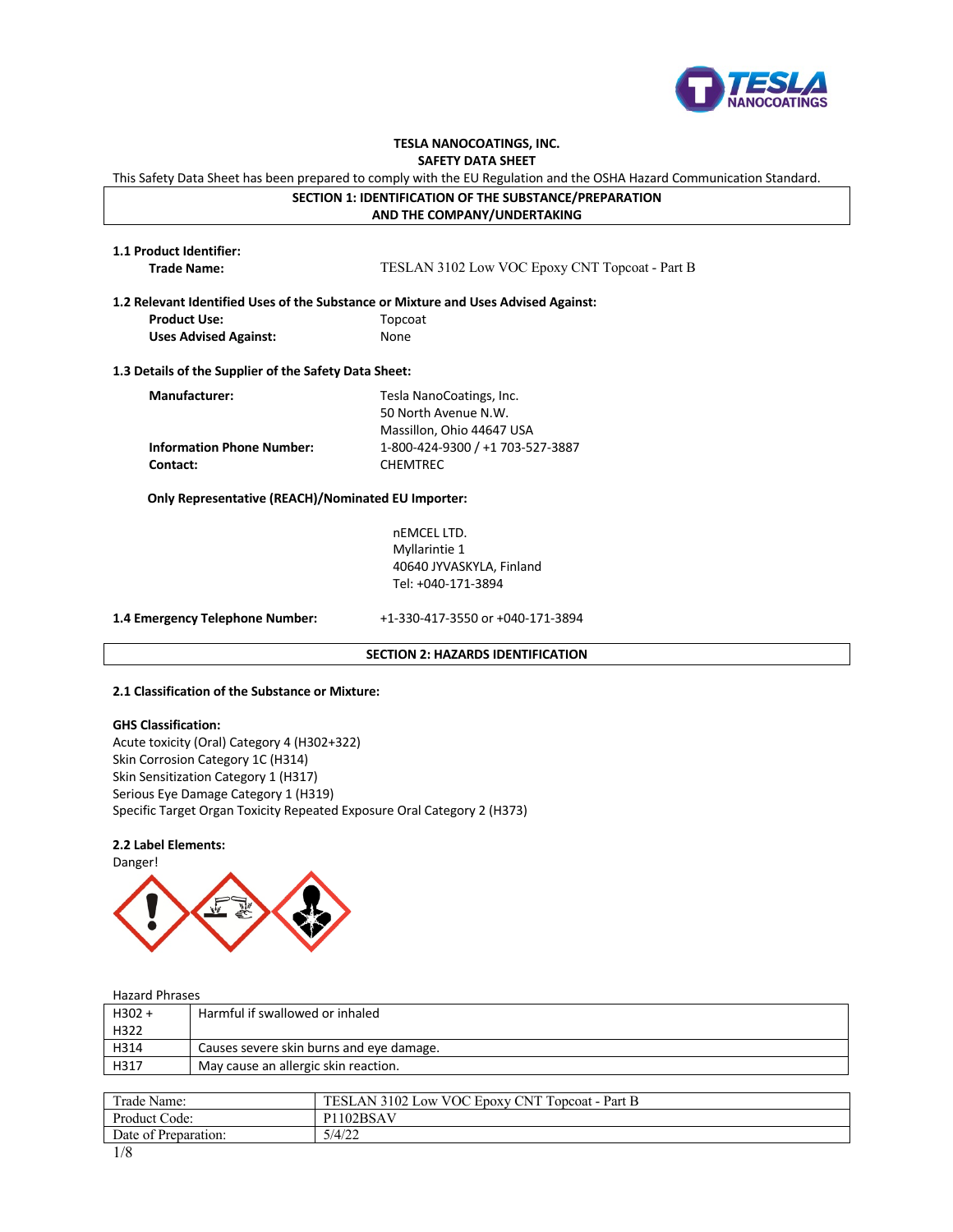

| H319 | Causes serious eve irritation                                                   |
|------|---------------------------------------------------------------------------------|
| H373 | May cause damage to organs through prolonged or repeated exposure if swallowed. |

# Precautionary Phrases

| P260             | Do not breathe mist, vapours, or spray.                                                                        |
|------------------|----------------------------------------------------------------------------------------------------------------|
| P <sub>264</sub> | Wash thoroughly after handling.                                                                                |
| P272             | Contaminated work clothing should not be allowed out of the workplace.                                         |
| P280             | Wear protective gloves, protective clothing, eye protection and face protection.                               |
| $P305 +$         | IF IN EYES: Rinse cautiously with water for several minutes. Remove contact lenses, if present and easy to do. |
| $P351 +$         | Continue rinsing.                                                                                              |
| P338             |                                                                                                                |
| P303+            | IF ON SKIN (or hair): Take off immediately all contaminated clothing. Rinse skin with water or shower.         |
| $P361 +$         |                                                                                                                |
| P353             |                                                                                                                |
| P363             | Wash contaminated clothing before reuse.                                                                       |
| $P304 +$         | IF INHALED: Remove victim to fresh air and keep at rest in a position comfortable for breathing.               |
| P340             |                                                                                                                |
| $P301 +$         | IF SWALLOWED: Rinse mouth. Do NOT induce vomiting.                                                             |
| $P330 +$         |                                                                                                                |
| P331             |                                                                                                                |
| P310             | Immediately call a POISON CENTER or doctor or physician.                                                       |
| $P333 +$         | If skin irritation or rash occurs: Get medical advice/attention.                                               |
| P313             |                                                                                                                |
| P405             | Store locked up.                                                                                               |
| P501             | Dispose of contents and container in accordance with local and national regulations.                           |

**2.3 Other Hazards:** Corrosive. Components of the product may affect the nervous system. May cause sensitization by skin contact.

# **SECTION 3: COMPOSITION/INFORMATION ON INGREDIENTS**

# **3.2 Mixture:**

| <b>Chemical Name</b>  | CAS#           | <b>EINECS#</b> | <b>EU Classification</b><br>(67/548/EEC) | <b>CLP Annex VI</b><br><b>Classification</b>      | %          |
|-----------------------|----------------|----------------|------------------------------------------|---------------------------------------------------|------------|
| Polyamide             | Not Available  |                |                                          |                                                   | $10 - 20%$ |
| Benzyl alcohol        | $100 - 51 - 6$ | 603-057-00-5   | Xn, C, Xi                                | Acute Tox. 4; Eye Irrit.<br>2A; H302 + H332, H319 | $10 - 20%$ |
| Cycloaliphatic amine  | Not Available  |                |                                          |                                                   | $10 - 25%$ |
| Polyamide             | Not Available  |                |                                          |                                                   | $5 - 10\%$ |
| Tertiary amine        | Not Available  |                |                                          |                                                   | $1 - 3%$   |
| Aliphatic amines      | Not Available  |                |                                          |                                                   | $1 - 3%$   |
| <b>Tertiary Amine</b> | Not Available  |                |                                          |                                                   | $10 - 20%$ |

CHEMICAL FAMILY: Amine. The remaining components are trade secret.

See Section 16 for further information on GHS Classification.

# **SECTION 4: FIRST AID MEASURES**

# **4.1 Description of First Aid Measures:**

**General Advice:** Seek medical advice. If breathing has stopped or is labored, give assisted respirations. Supplemental oxygen may be indicated. If the heart has stopped, trained personnel should begin cardiopulmonary resuscitation

| $\sim$<br>rade<br>Name: | TESLAN 3102 I<br>VOC E<br>CNT To<br>Fopcoat - Part B<br>Low<br><b>EDOXV CN</b> |
|-------------------------|--------------------------------------------------------------------------------|
| Product Code:           | 102BSAV<br>D1                                                                  |
| Date of Preparation:    | 5/4/22                                                                         |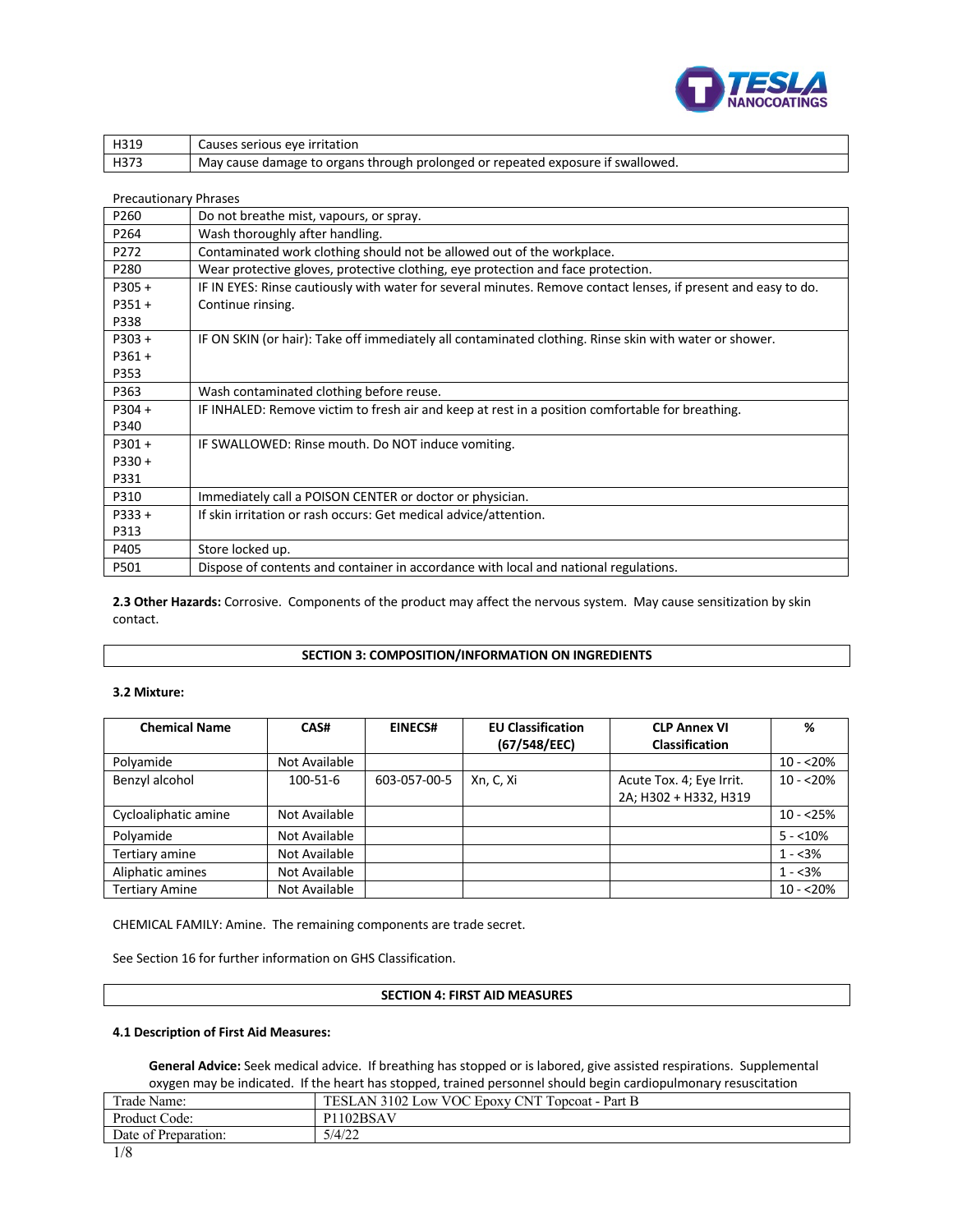

immediately.

**Eye:** Hold eyelids apart, initiate and maintain gentle and continuous irrigation until the patient receives medical care. If medical care is not promptly available, continue to irrigate for one hour.

**Skin:** Immediately remove contaminated clothing, and any extraneous chemical, if possible to do so without delay. Flush immediately with copious amounts of water. Initiate and maintain continuous irrigation until the patient receives medical care. If medical care is not promptly available, continue to irrigate for one hour. Cover wound with sterile dressing. Take off contaminated clothing and shoes immediately.

**Inhalation:** If breathing has stopped or is labored, give assisted respirations. Supplemental oxygen may be indicated. If the heart has stopped, trained personnel should begin cardiopulmonary resuscitation immediately. Move to fresh air. **Ingestion:** If victim vomits when lying on his back, place in the recovery position. Never give anything by mouth to an unconscious person. Prevent aspiration of vomit. Turn victim's head to the side.

**4.2 Most Important symptoms and effects, both acute and delayed:** Eye disease. Skin disorders and allergies. Asthma. Neurological disorders, Liver disorders.

**4.3 Indication of any immediate medical attention and special treatment needed:** Immediate medical attention is required for all routes.

NOTE TO PHYSICIANS: Application of corticosteroid cream has been effective in treating skin irritation.

## **SECTION 5: FIRE-FIGHTING MEASURES**

**5.1 Extinguishing Media:** Use Alcohol-resistant foam, carbon dioxide, dry chemical, dry sand or limestone powder.

#### **5.2 Special Hazards Arising from the Substance or Mixture:**

**Formulation of gases:** Incomplete combustion may form carbon monoxide. May generate ammonia gas. May generate toxic nitrogen oxide gases. Burning produces noxious and toxic fumes. Downwind personnel must be evacuated.

## **5.3 Advice for Fire-Fighters:**

Avoid contact with skin. A face shield should be worn. Use personal protective equipment. Wear self contained breathing apparatus for fire fighting if necessary.

Do not allow run-off from fire fighting to enter drains or water courses. Fire residues and contaminated fire extinguishing water must be disposed of in accordance with local regulations.

## **SECTION 6: ACCIDENTAL RELEASE MEASURES**

## **6.1 Personal Precautions, Protective Equipment and Emergency Procedures:**

Use self-contained breathing apparatus and chemically protective clothing. Evacuate personnel to safe areas.

## **6.2 Environmental Precautions:**

Report spills and releases as required to appropriate authorities. Construct a dike to prevent spreading.

#### **6.3 Methods and Material for Containment and Cleaning Up:**

Approach suspected leak area with caution. Cover with an inert absorbent material and collect into an appropriate chemical waste container for disposal.

## **6.4 Reference to Other Sections:**

Refer to Section 8 for Personal Protective Equipment and Section 13 for Disposal information.

## **SECTION 7: HANDLING AND STORAGE**

**7.1 Precautions for Safe Handling:** Spraying increases the risk of hazardous exposure. In atmospheres where the material is sprayed, workers should avoid contact with aerosols. Do not use sodium nitrite or other nitrosating agents in formulations containing this product. Suspected cancer-causing nitrosamines could be formed. Use only in well-ventilated areas. Avoid breathing vapors and/or aerosols. Avoid contact with skin and eyes. Emergency showers and eye was stations should be

| Trade Name:          | TESLAN 3102 Low VOC Epoxy CNT To<br>Topcoat - Part B |
|----------------------|------------------------------------------------------|
| Product Code:        | P1102BSAV                                            |
| Date of Preparation: | 5/4/22                                               |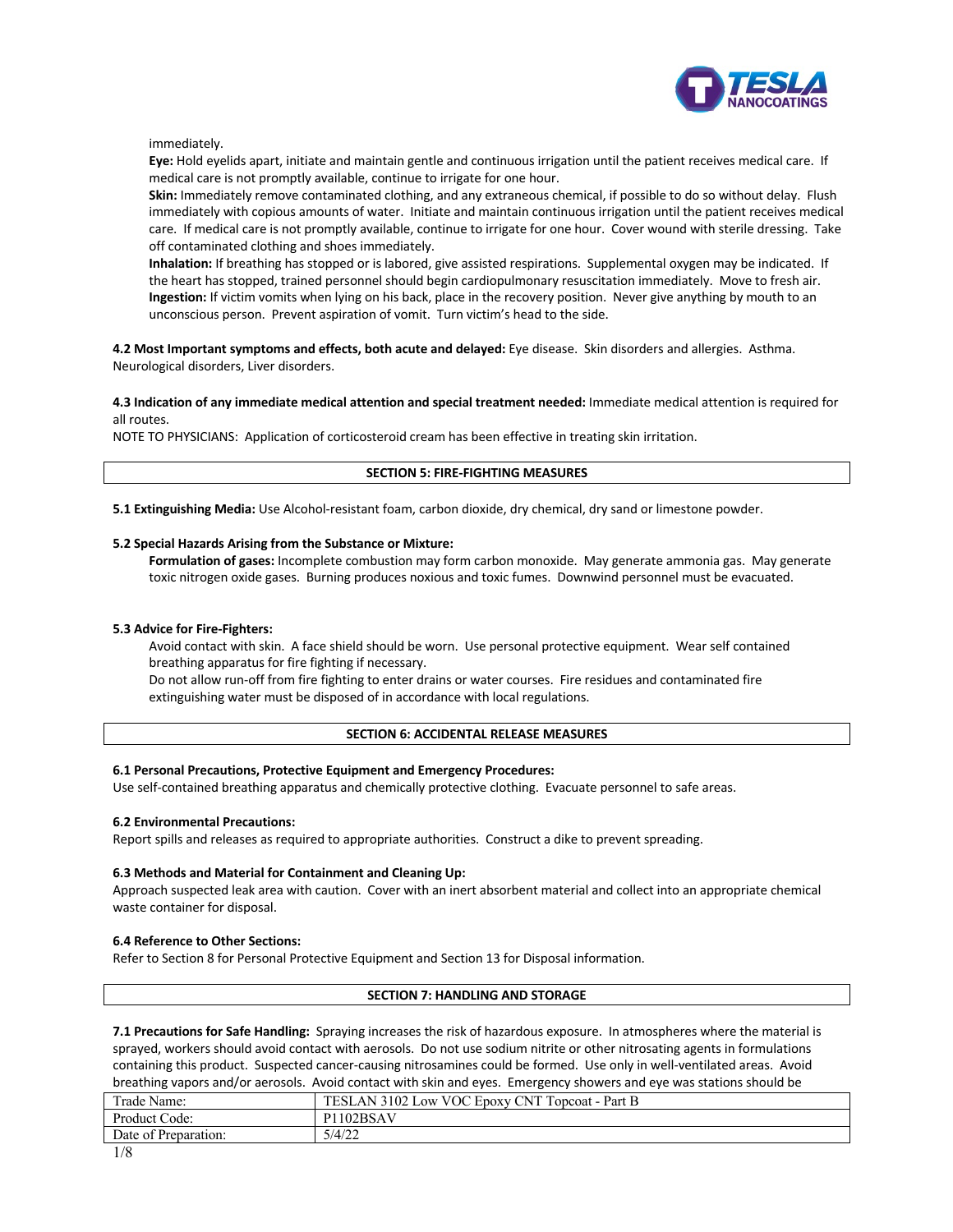

readily accessible. Adhere to work practice rules established by government regulations. Use personal protective equipment. When using, do not eat, drink or smoke.

**7.2 Conditions for Safe Storage, Including any Incompatibilities:** Do not store near acids. Keep containers tightly closed in a dry, cool and well-ventilated place.

## **7.3 Specific end use(s):** Industrial use only

#### **SECTION 8: EXPOSURE CONTROLS/PERSONAL PROTECTION**

#### **8.1 Control Parameters:**

| <b>Chemical Identity</b> | Type          | <b>Exposure Limit</b><br><b>Values</b> | <b>Source</b>                                                                                |
|--------------------------|---------------|----------------------------------------|----------------------------------------------------------------------------------------------|
| Benzyl alcohol           | <b>ST ESL</b> | $440 \mu g/m3$                         | US. Texas. Effects Screening Levels (Texas Commission on<br>Environmental Quality) (06       |
|                          | AN ESL        | 10 ppb                                 | US. Texas. Effects Screening Levels (Texas Commission                                        |
|                          | <b>ST ESL</b> | $100$ ppb                              | US. Texas. Effects Screening Levels (Texas Commission on<br>Environmental Quality) (06 2018) |
|                          | AN ESL        | $44 \mu g/m3$                          | US. Texas. Effects Screening Levels (Texas Commission on<br>Environmental Quality) (06 2018) |
|                          | <b>TWA</b>    | 10 ppm 44.20<br>mg/m3                  | US. OARS. WEELs Workplace Environmental Exposure Level<br>Guide (02 2016)                    |
| Aliphatic amines         | <b>ST ESL</b> | 10 ppb                                 | US. Texas. Effects Screening Levels (Texas Commission on<br>Environmental Quality) (06 2018) |
|                          | AN ESL        | 1 ppb                                  | US. Texas. Effects Screening Levels (Texas Commission on<br>Environmental Quality) (06 2018) |
|                          | AN ESL        | $6 \mu g/m3$                           | US. Texas. Effects Screening Levels (Texas Commission on<br>Environmental Quality) (06 2018) |
|                          | <b>ST ESL</b> | $60 \mu g/m3$                          | US. Texas. Effects Screening Levels (Texas Commission on<br>Environmental Quality) (06 2018) |
|                          | <b>TWA</b>    | 1ppm $6mg/m3$                          | US. OARS. WEELs Workplace Environmental Exposure Level<br>Guide (02 2016)                    |

#### **8.2 Engineering Measures:**

**Ventilation:** Provide natural or explosion-proof ventilation adequate to ensure concentrations are kept below exposure limits.

**Eye Wash/Safety Showers:** Provide readily accessible eye wash stations and safety showers.

## **Personal Protective Equipment:**

**Respiratory Protection:** Spraying increases the risk of hazardous exposure. In atmospheres where the material is sprayed, workers should avoid contact with aerosols through proper engineering controls such as exhaust ventilation and/or proper protective equipment such as, a full-face air-supplied respirators. Wear appropriate respirator when ventilation is inadequate.

**Skin Protection:** Impervious clothing. Full rubber suit, (rain gear), slicker suit. Rubber or plastic boots. Impervious chemical resistant gloves are required. Contact your glove supplier for selection assistance.

**Eye Protection:** Chemical safety goggles and a face shield are recommended.

**Other Protective Equipment:** Impervious clothing as needed to avoid skin contact and contamination of personal clothing. An eye wash facility and safety shower should be available in the work area.

## **SECTION 9: PHYSICAL AND CHEMICAL PROPERTIES**

#### **9.1 Information on basic Physical and Chemical Properties:**

| <b>Appearance:</b> Amber liquid |                                                | Water Solubility: No data available |  |
|---------------------------------|------------------------------------------------|-------------------------------------|--|
|                                 |                                                |                                     |  |
| Trade Name:                     | TESLAN 3102 Low VOC Epoxy CNT Topcoat - Part B |                                     |  |
| Product Code:                   | P <sub>1102</sub> BSAV                         |                                     |  |
| Date of Preparation:            | 5/4/22                                         |                                     |  |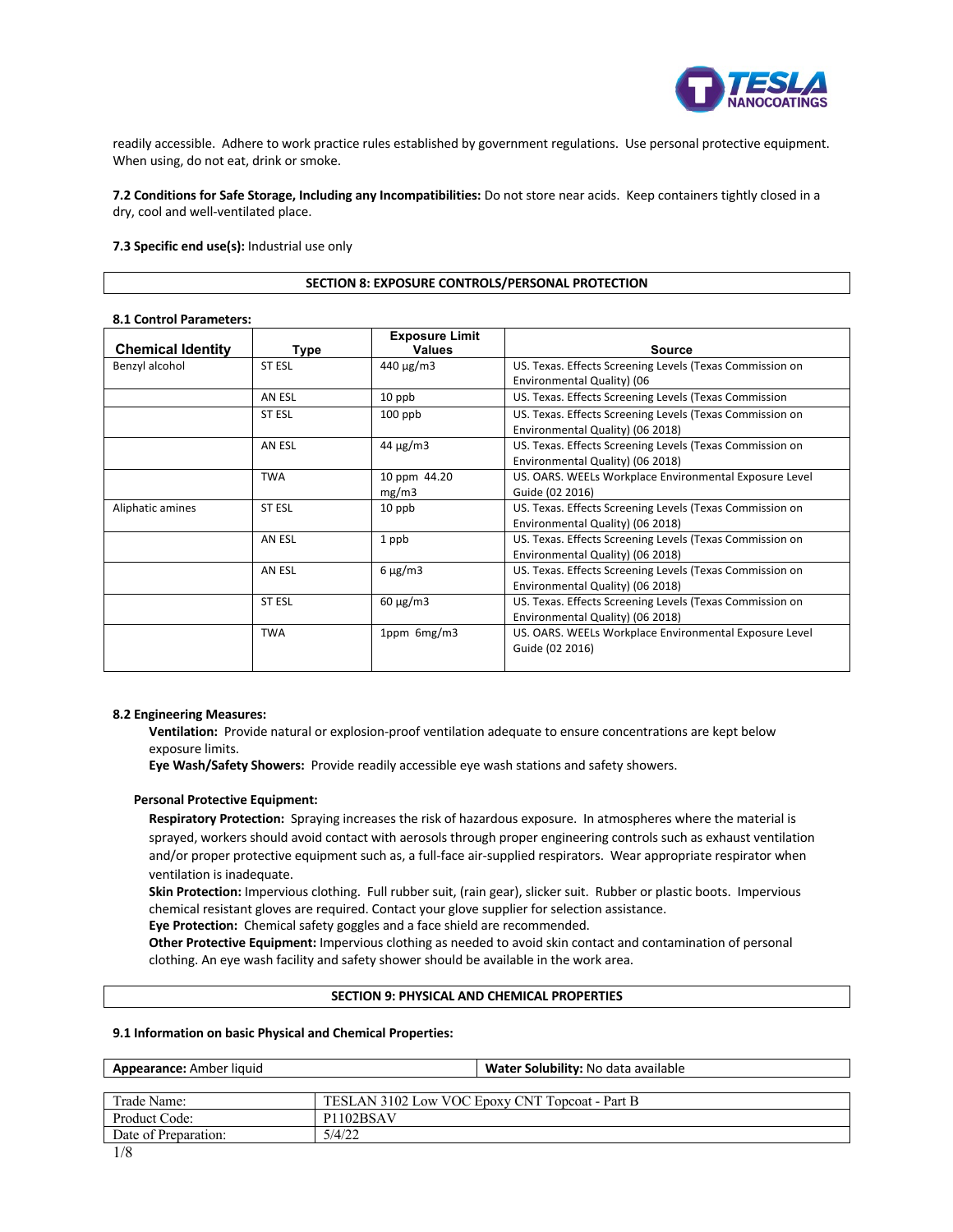

| <b>Odor:</b> Ammonia like odor                     | Relative vapour density: Not applicable                    |
|----------------------------------------------------|------------------------------------------------------------|
| Odor Threshold: No data available                  | Relative density: No data available                        |
| <b>pH:</b> Alkaline                                | Partition coefficient (n-octanol.water): No data available |
| Melting Point/Freezing Point: No data available    | Autoignition Temperature: No data available                |
| Boiling Point: $>212^{\circ}F$ ( $>100^{\circ}C$ ) | Decomposition Temperature: No data available               |
| Flash Point: 200°F (>93.4°C)                       | Viscosity: 2,000 - 3500 mPa.s at 77°F (25°C)               |
| Evaporation Rate: No data available                | Molecular Weight: No data available                        |
| Flammable Limits: Not applicable                   | Density: 63.052 lb/ft3 (1.01 g/cm3) at 70°F (21°C)         |
| Vapor Pressure: 10.37mmHg at 70°F (21°C)           |                                                            |

# **SECTION 10: STABILITY AND REACTIVITY**

**10.1 Reactivity:** No data available.

**10.2 Chemical Stability:** Stable under normal storage and handling conditions.

**10.3 Possibility of Hazardous Reactions:** Hazardous polymerization will not occur. N-Nitrosamines, many of which are known to be potent carcinogens, may be formed when the product comes in contact with nitrous acid, nitrites, or atmospheres with high nitrous oxide concentrations. Product may slowly corrode copper, aluminum, zinc and galvanized surfaces. Reaction with peroxides may result in violent decomposition of peroxide possibly creating an explosion.

**10.4 Conditions to Avoid:** No data available.

**10.5 Materials to Avoid:** Reactive metals (e.g. sodium, calcium, zinc etc.). Materials reactive with hydroxyl compounds. CAUTION! N-Nitrosamines, many of which are known to be potent carcinogens, may be formed when the product comes in contact with nitrous acid, nitrites or atmospheres with high nitrous oxide concentrations. Nitrous acid and other nitrosating agents. Organic acids (e.g. acetic acid, citric acid etc.). Mineral acids. Sodium hypochlorite. Product slowly corrodes copper, aluminum, zinc and galvanized surfaces. Reaction with peroxides may result in violent decomposition of peroxide possibly creating an explosion. Oxidizing agents.

**10.6 Hazardous Decomposition Products:** Combustion will produce oxides of carbon and nitrogen, ammonia, nitric acid, nitrosamine, smoke and hydrocarbons. Aldehydes. Flammable hydrocarbon fragments.

# **SECTION 11: TOXICOLOGICAL INFORMATION**

## **11.1 Information on Toxicological Effects:**

## **Potential Health Effects:**

**Eye:** Corneal edema may give rise to a perception of "blue haze" or "fog" around lights. Exposed individuals may see rings around bright lights. This effect is temporary and has no known residual effect. Product vapour can cause glaucopsia (corneal edema) when absorbed into the tissue of the eye from the atmosphere. Causes eye burns. May cause blindness.

**Skin:** Causes skin burns. If absorbed throug the skin, may cause central nervous system effects, such as headache, nausea, dizziness, confusion, breathing difficulties.

**Inhalation:** This product presents and elevated inhalation health risk when used in spray or aerosol applications. Harmful if inhaled and may cause delayed lung injury. Can cause severe eye, skin and respiratory tract burns. Risk of serious damage to the lungs (by inhalation). May cause nose, throat, and lung irritation. Inhalation of aerosol may cause irritation to the upper respiratory tract. May cause central nervous system effects such as, headaches, nausea, dizziness, confusion, breathing difficulties. Severe cases of overexposure can result in respiratory failure. In high concentrations, may cause asphyxiation. Symptoms may include loss ofmobility/consciousness. Victim may not be aware of asphyxiation.

**Ingestion:** If ingested, severe burns of the mouth and throat, as well as a danger of perforation of the esophagus and the

| Trade Name:          | TESLAN 3102 Low VOC Epoxy CNT To<br>Fopcoat - Part B |
|----------------------|------------------------------------------------------|
| Product Code:        | P1102BSAV                                            |
| Date of Preparation: | 5/4/22                                               |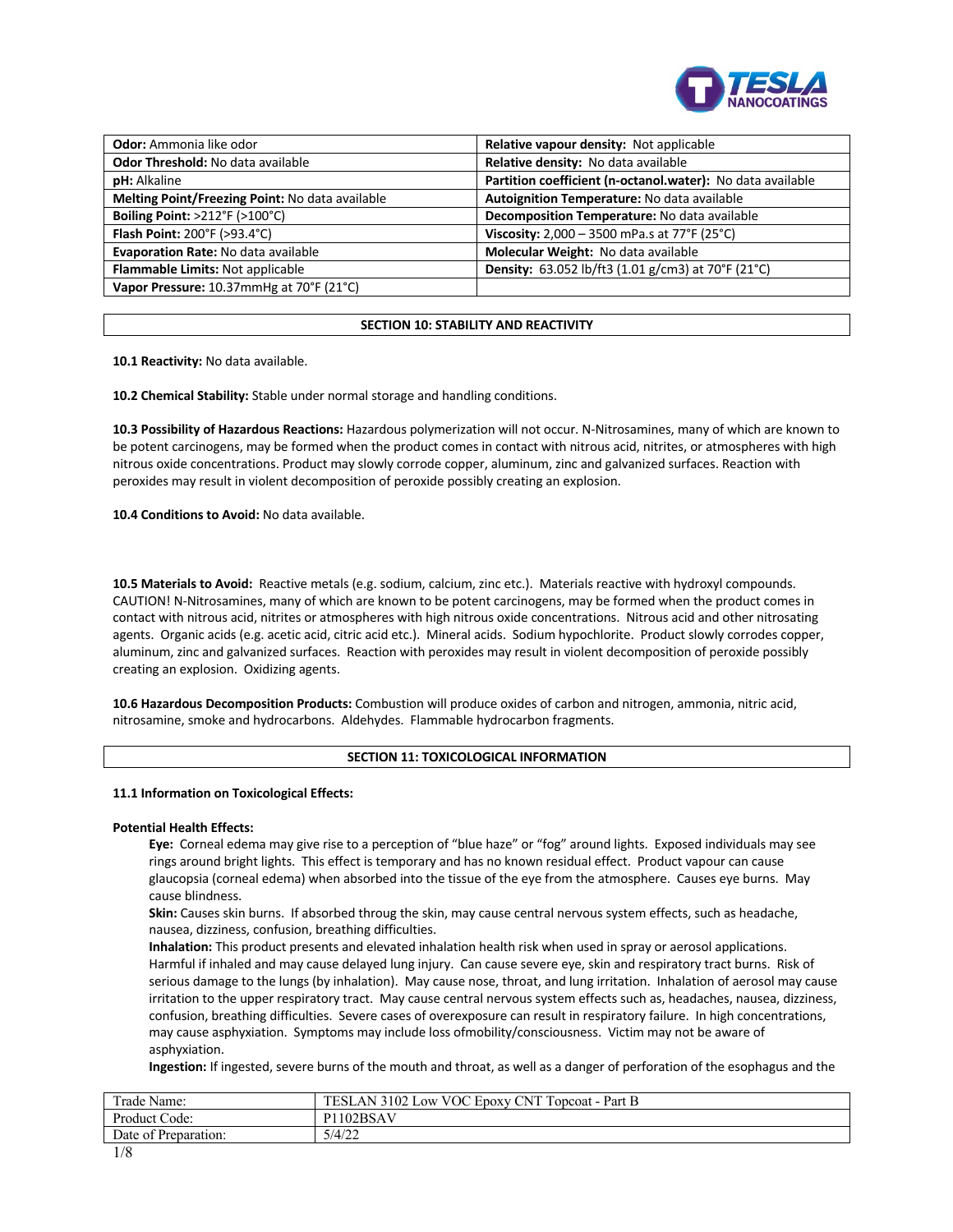

stomach. **Symptoms:** No data available.

**Acute Toxicity Values**: Acute toxicity (list all possible routes of exposure) **Oral** ATEmix: 855.08 mg/kg **Dermal** Product: Acute toxicity estimate: > 5,000 mg/kg **Inhalation** Product: Not classified for acute toxicity based on available data. **Skin corrosion/irritation:** No data available.

**Eye damage/irritation:** Corneal edema may give rise to a perception of "blue haze" or "fog" around lights. This effect is temporary and has no known residual effect. Product vapor can cause glaucopsia (corneal edema ) when absorbed into the tissue of the eye from the atmosphere.

**Respiratory Irritation:** No data available.

**Respiratory Sensitization:** No data available.

**Skin Sensitization:** May cause sensitization of susceptible persons by skin contact. Dermal sensitization to this product or component of this product has been found to cause mild skin sensitization in guinea pigs. Sensitization has occurred in laboratory animals after repeated exposures.

| <b>Germ Cell Mutagenicity:</b><br>In vitro: |                                                                                                                                                                                                                                                                                        |
|---------------------------------------------|----------------------------------------------------------------------------------------------------------------------------------------------------------------------------------------------------------------------------------------------------------------------------------------|
| Product:                                    | No data available                                                                                                                                                                                                                                                                      |
| <b>Components:</b>                          |                                                                                                                                                                                                                                                                                        |
| Tertiary amine                              | Bacterial reverse mutation assay (e.g. Ames test) (OECD Test Guideline 471): negative<br>Chromosome aberration test in vitro (OECD Test Guideline 473): Non clastogenic<br>In vitro mammalian cell gene mutation test (OECD Test Guideline 476): none mutagenic /<br>genotoxic effects |
| In vivo                                     |                                                                                                                                                                                                                                                                                        |
| Product:                                    | No data available                                                                                                                                                                                                                                                                      |
| Carcinogenicity: No data available.         |                                                                                                                                                                                                                                                                                        |

**Reproductive Toxicity:** No data available.

#### **Specific Target Organ Toxicity:**

Single Exposure: No data available

Repeat Exposure: No data available.

**Aspiration Hazard:** No data available.

**Delayed and Immediate Effects and Chronic Effects from Short and Long Term Exposure:** This product contains no listed carcinogens according to IARC, ACGIH, NTP and/or OSHA in concentrations of 0.1 percent or greater. May cause allergic skin reaction. Eye disease. Skin disorders and allergies. Asthma. Neurological disorders. Liver disorders.

| Trade Name:          | TESLAN 3102 Low VOC Epoxy CNT To<br>Fopcoat - Part B |
|----------------------|------------------------------------------------------|
| Product Code:        | P1102BSAV                                            |
| Date of Preparation: | 5/4/22                                               |
| .                    |                                                      |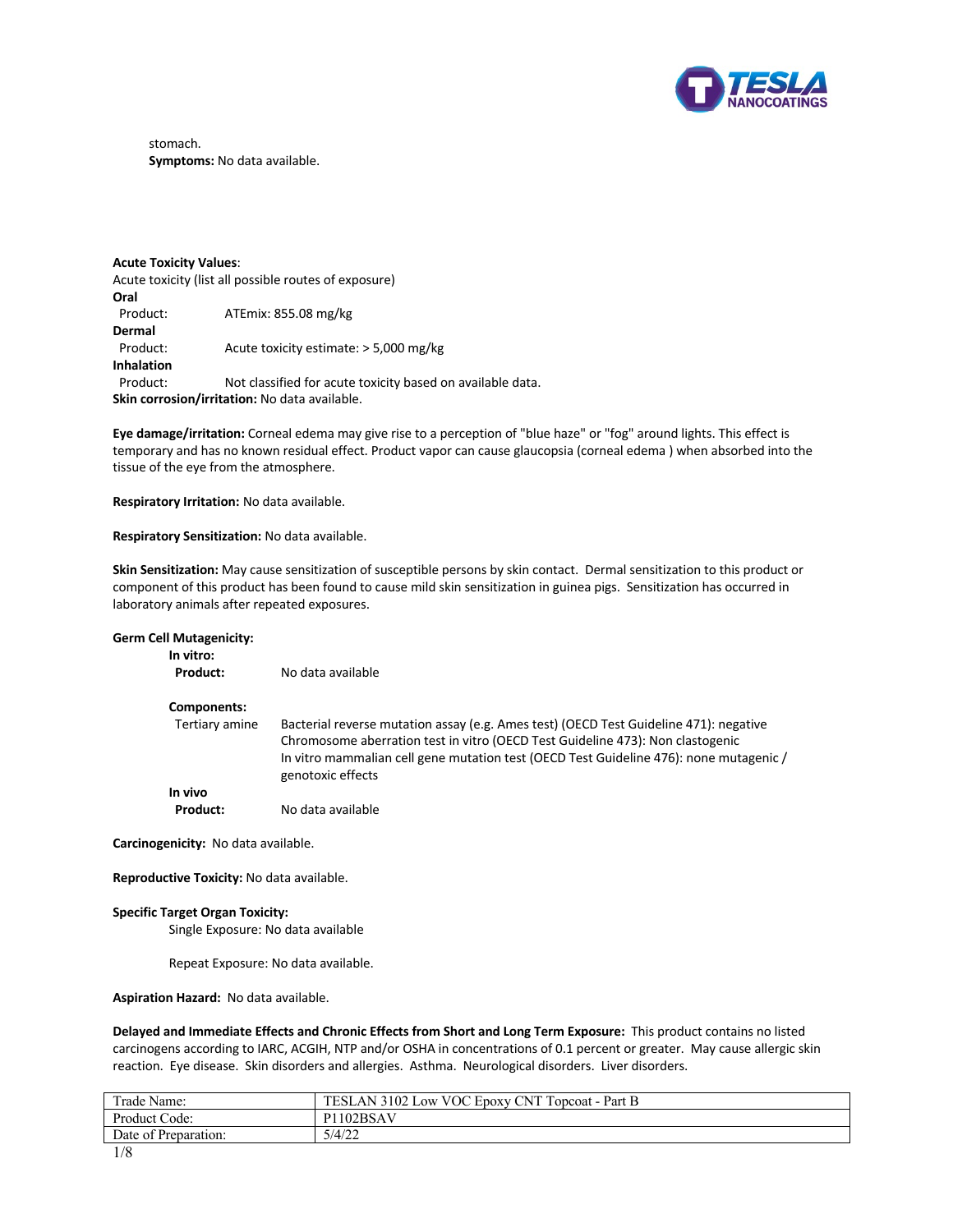

# **SECTION 12: ECOLOGICAL INFORMATION**

## **12.1 Toxicity**

No data available for the mixture. The following information are for the components:

Cycloaliphatic amine: 96 hr LC0 Golden orfe (Leuciscus idus)- 46 mg/L; 96 hr LC50 Golden orfe (Leuciscus idus)- >100 mg/L; 48 hr EC50 Daphnia magna-6.84 mg/L; 72 hr EC50 Algea- 140-200 mg/L

**12.2 Persistence and Degradability:** No data available.

**12.3 Bioaccumulative Potential:** No data available.

**12.4 Mobility in Soil:** No data available.

**12.5 Results of PBT and vPvB Assessment:** No data available.

**12.6 Other Adverse Effects:** Not applicable

#### **SECTION 13: DISPOSAL CONSIDERATIONS**

# **13.1 Waste Treatment Methods:**

Waste from residues/unused products: Contact supplier if guidance is required. Contaminated Packaging: Dispose in accordance with all local, state and federal regulations.

## **SECTION 14: TRANSPORTATION INFORMATION**

|                     | <b>14.1 UN</b><br><b>Number</b> | 14.2 UN Proper Shipping Name | 14.3 Hazard<br>Class(s) | 14.4 Packing<br>Group | 14.5<br>Environmental<br><b>Hazards</b> |
|---------------------|---------------------------------|------------------------------|-------------------------|-----------------------|-----------------------------------------|
| <b>US DOT</b>       | UN3066                          | Paint                        | 8                       | PG III                | No                                      |
| <b>Canadian TDG</b> | UN3066                          | Paint                        | 8                       | PG III                | No                                      |
| <b>EU ADR/RID</b>   | UN3066                          | Paint                        | 8                       | PG III                | No                                      |
| <b>IMDG</b>         | UN3066                          | Paint                        | 8                       | PG III                | No                                      |
| IATA/ICAO           | UN3066                          | Paint                        | 8                       | PG III                | No                                      |

# **SECTION 15: REGULATORY INFORMATION**

## **15.1 Safety, Health and Environment Regulations/Legislation Specific for the Substance or Mixture:**

## **U.S. FEDERAL REGULATIONS:**

Toxic Substance Control Act (TSCA) 12(b) Components(s): None

## **SARA TITLE III:**

# **Hazard Category for Section 311/312:**

| <b>Chemical Identity</b> | <b>Threshold Planning Quantity</b> |
|--------------------------|------------------------------------|
| Polyamide                | 10000 lbs                          |
| Benzyl alcohol           | 10000 lbs                          |
| Cycloaliphatic amine     | 10000 lbs                          |

| Trade Name:          | TESLAN 3102 Low VOC Epoxy CNT Topcoat - Part B |
|----------------------|------------------------------------------------|
| Product Code:        | P1102BSAV                                      |
| Date of Preparation: | 5/4/22                                         |
| 10 <sup>2</sup>      |                                                |